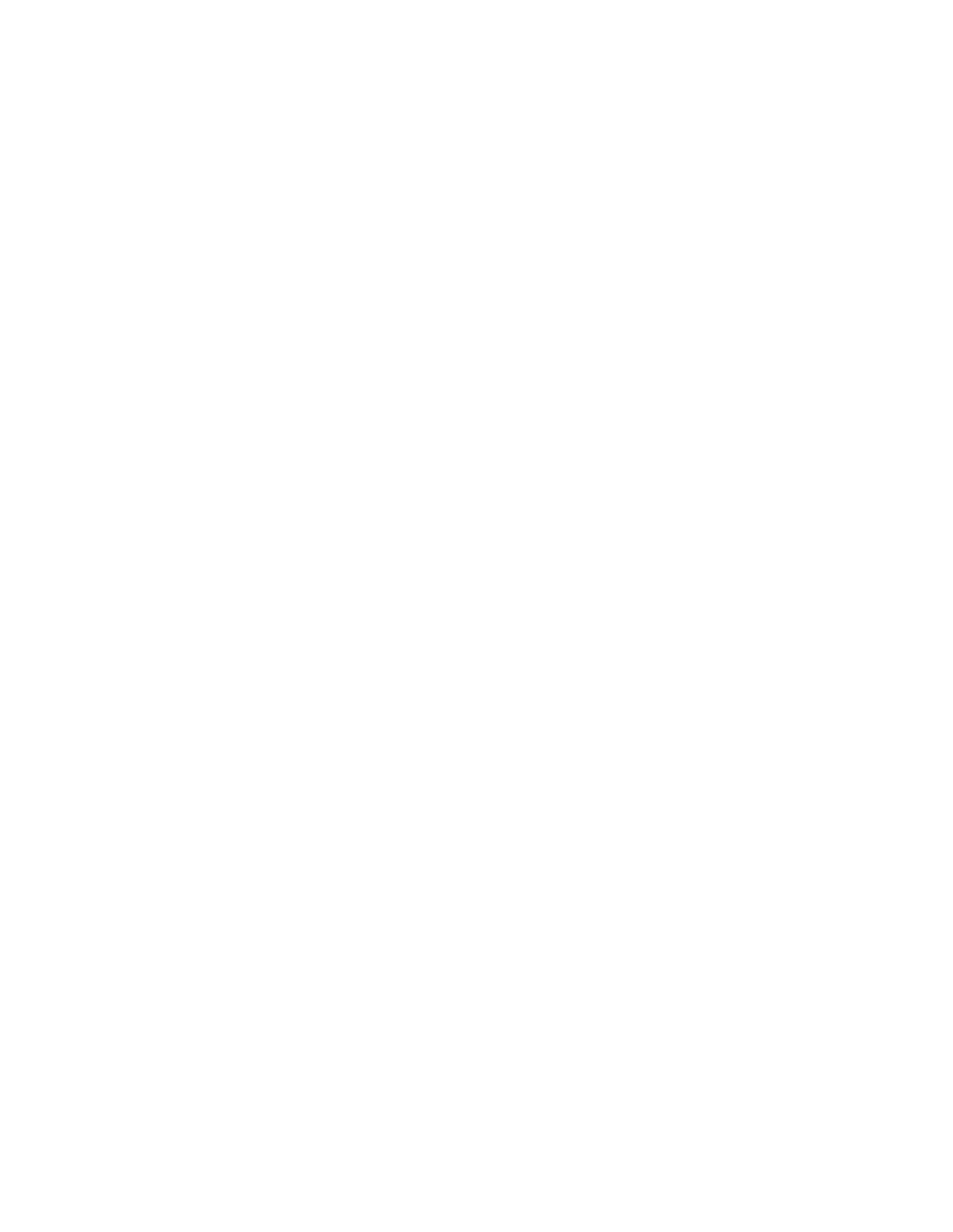# **CONTINENTAL LIFE INSURANCE COMPANY OF BRENTWOOD, TENNESSEE HOME OFFICE**

 800 Crescent Centre Dr., Suite 200 Franklin, Tennessee 37067 1-800-264-4000

# **OUTLINE OF COVERAGE FOR POLICY FORMS: SPECIFIED DISEASE LIMITED BENEFIT HEART AND STROKE POLICY FORM CLIHAS18 MA OR SPECIFIED DISEASE LIMITED BENEFIT HEART ATTACK AND STROKE POLICY WITH RECURRENCE BENEFIT FORM CLIHASR18 MA**

## **RETAIN THIS OUTLINE FOR YOUR RECORDS**

# **A LIMITED BENEFIT POLICY. READ YOUR POLICY CAREFULLY.**  1. **This Policy is an individual policy of insurance which was issued in Massachusetts. THIS IS**

 Caution: The issuance of this specified disease insurance policy is based upon your your answers are incorrect or untrue as of the date you signed the applications, the carrier Defenses section of your policy. The best time to clear up any questions is now, before a responses to the questions on your application. A copy of your application is enclosed. If has the right to deny benefits or rescind your policy subject to the Time Limit on Certain claim arises! If, for any reason, any of your answers were incorrect, contact the carrier at the address above.

2. Summary of Policy Features

This policy:

- 1. is not a Medicare Supplement policy.
- 2. is guaranteed renewable.
- 3. is subject to automatic premium increases as you get older.
- 4. may be subject to across the board premium increases for all policyholders in your class.
- 5. does not offer an option to purchase inflation protection.
- 6. does not offer an option to purchase nonforfeiture protection.
- 7. does not contain special age limitations for purchase.
- 8. does not cover services due to pre-existing conditions.
- 9. has a waiting period of 30 days before benefits are payable by policy.
- 10. does not offer a waiver of premium.
- 3. PURPOSE OF OUTLINE OF COVERAGE. An outline of coverage provides a very brief description of the important features of the coverage. You should compare this outline of coverage to outlines of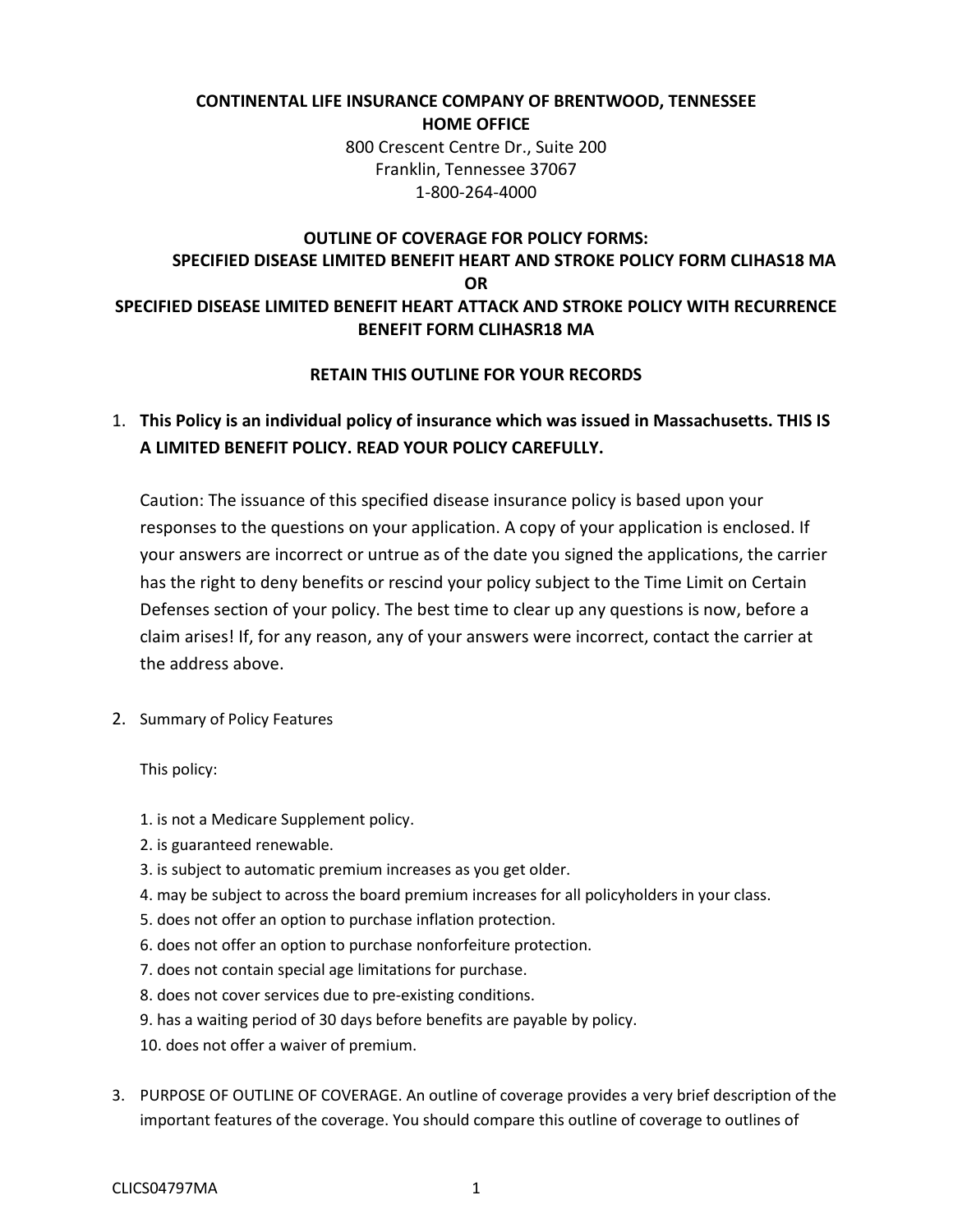coverage for other policies available to you. This is not an insurance contract, but only a summary of coverage. Only the individual policy contains actual contractual provisions. This means that your purchase this coverage, or any other coverage, it is important that you READ YOUR POLICY policy sets forth in detail the rights and obligations of both you and the carrier. Therefore, if you CAREFULLY!

- 4. TERMS UNDER WHICH THE POLICY MAY BE CONTINUED IN FORCE OR DISCONTINUED.
	- a) RENEWABILITY: THIS POLICY IS GUARANTEED RENEWABLE. This means you have the right, subject to the terms of your policy, to continue this coverage as long as you pay your premiums on time. We cannot change any of the terms of your policy on its own, except that, in the future, IT MAY INCREASE THE PREMIUM YOU PAY.
	- b) There is no waiver of premium provision in the policy.
	- c) Premiums for the policy may be changed. Any change in premium will apply to all covered persons with Your same policy type based on the issue state of Your policy. Any change in premium may occur on the next premium due date after You are given at least 30-90 days advance notice in writing of such change.
- 5. TERMS UNDER WHICH THE POLICY MAY BE RETURNED AND PREMIUM REFUNDED.
	- a) RIGHT TO EXAMINE POLICY: Carefully read this Policy as soon as You receive it**.** You have 30 days after receipt of this Policy to examine its provisions. During that 30-day period, if You are dissatisfied with the Policy, it may be returned to the Company at its Home Office or to the agent from whom it was purchased. Immediately upon such return, this Policy shall be void from the beginning and any premium paid will be refunded.
	- b) The Policy does not contain provisions providing for a refund or partial refund of premium upon the death of an insured or surrender of the policy.
- Supplement Buyer's Guide available from the carrier. 6. THIS IS NOT MEDICARE SUPPLEMENT COVERAGE. If you are eligible for Medicare, review the Medicare
	- a) For agent: Neither Continental Life Insurance Company of Brentwood, TN nor its agents represent Medicare, the federal government, or any state government.
	- b) For direct response Continental Life Insurance Company of Brentwood, TN is not representing Medicare, the federal government or any state government.
- 7. BENEFITS PROVIDED BY THIS POLICY
	- a) Covered services, deductible(s), waiting periods and maximum.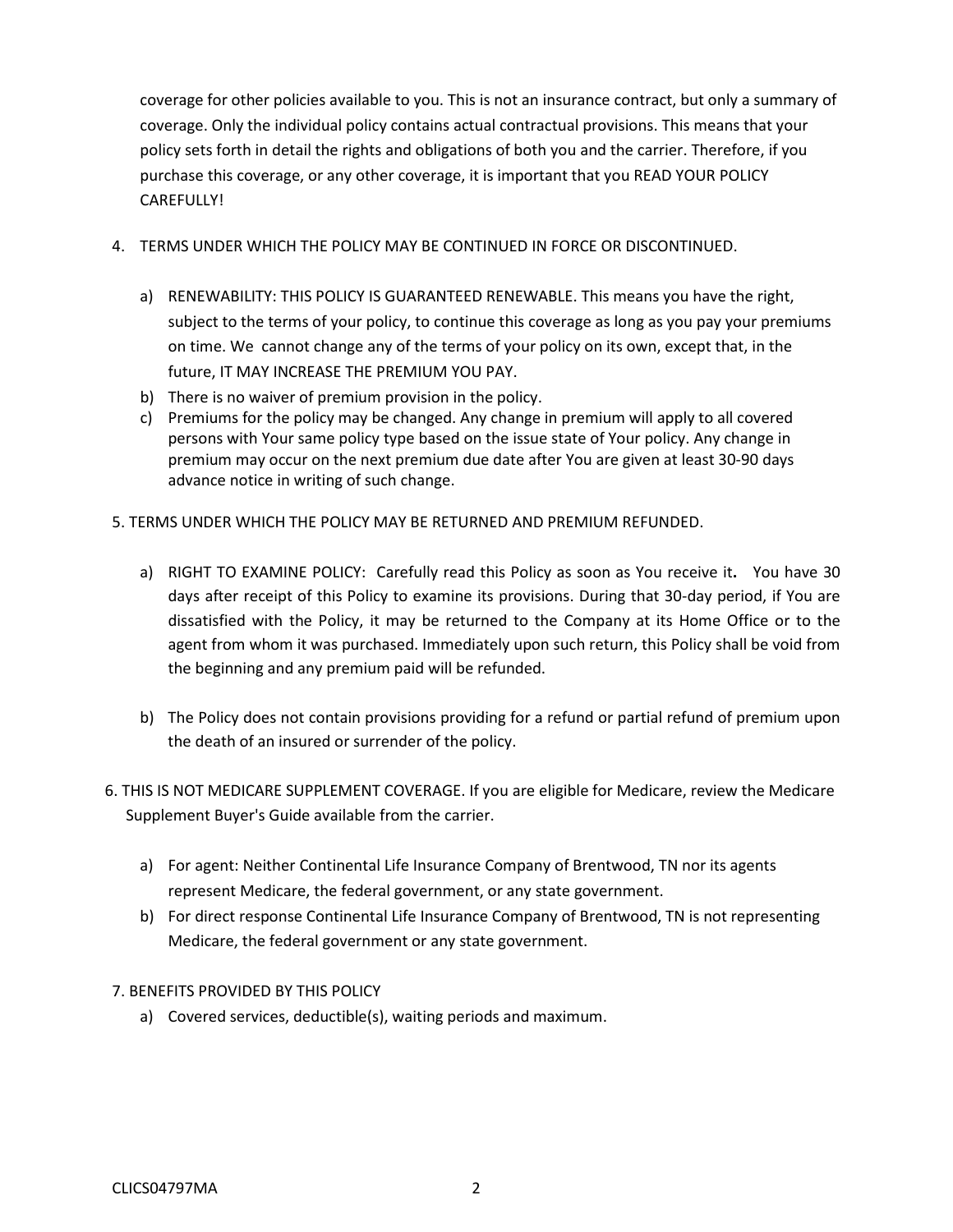#### **LIMITED BENEFIT HEART ATTACK OR STROKE POLICY FORM CLIHAS18**

 We will pay the Heart Attack or Stroke Benefit Amount to You for any Insured Person as detailed on the has a 30 day Benefit Waiting Period. Benefits may be selected in \$5,000 increments to the policy's maximum benefit level of \$75,000. Schedule of Benefits page if the Insured Person is Diagnosed with a Heart Attack or Stroke. This policy

#### **LIMITED BENEFIT HEART ATTACK OR STROKE WITH RECURRENCE POLICY FORM CLIHASR18**

 of Benefits page of the policy. This policy has a 30 day Benefit Waiting Period. Benefits may be selected in \$5,000 increments to the policy's maximum benefit level of \$75,000. We will pay the Recurrence Benefit Amount to You for any Insured Person as detailed on the Schedule

 Diagnosis for the Recurrence of a Heart Attack or Stroke, subject to the Recurrence Benefit table on the Schedule of Benefits page of the policy and listed below. In order for any benefits to be payable, the Insured Person must not have been diagnosed with a Heart Attack or Stroke for at least two years prior to the date of Diagnosis of the Recurrence of a Heart Attack or Stroke. In addition, We will pay the Recurrence Benefit Amount, each time an Insured Person receives a

 to the Lifetime Maximum Percentage as shown on the Schedule of Benefits page of the policy and listed below. In order for another benefit to be payable, the Insured Person must not have been diagnosed with a Heart Attack or Stroke for at least two years prior to the date of Diagnosis of the Recurrence of a Heart Attack or Stroke. If the Insured Person receives benefits payable for the Recurrence of a Heart Attack or Stroke that is less than 100% of the Heart Attack or Stroke Recurrence Benefit Amount and later receives a Diagnosis for another Recurrence of Heart Attack or Stroke, We will pay another Recurrence Benefit Amount, subject

| TIME PERIOD SINCE PRIOR DIAGNOSIS AND RECURRENCE                                              | <b>PERCENTAGE OF ABOVE</b><br><b>BENEFIT AMOUNT</b> |
|-----------------------------------------------------------------------------------------------|-----------------------------------------------------|
| Less than 2 years                                                                             | በ%                                                  |
| 2 years or more but less than 5 years                                                         | 25%                                                 |
| 5 years or more but less than 7 years                                                         | 50%                                                 |
| 7 years or more but less than 9 years                                                         | 75%                                                 |
| 9 years or more                                                                               | 100%                                                |
| Lifetime Maximum Percentage of the Heart Attack or<br><b>Stroke Recurrence Benefit Amount</b> | 1በበ%                                                |

a) This policy does not include a deductible provision.

**RECURRENCE BENEFIT** 

b) This Policy contains a 30-day waiting period. Benefit Waiting Period means the number of consecutive days that must pass after the Coverage Effective Date before an Insured Person is eligible for benefits under this Policy.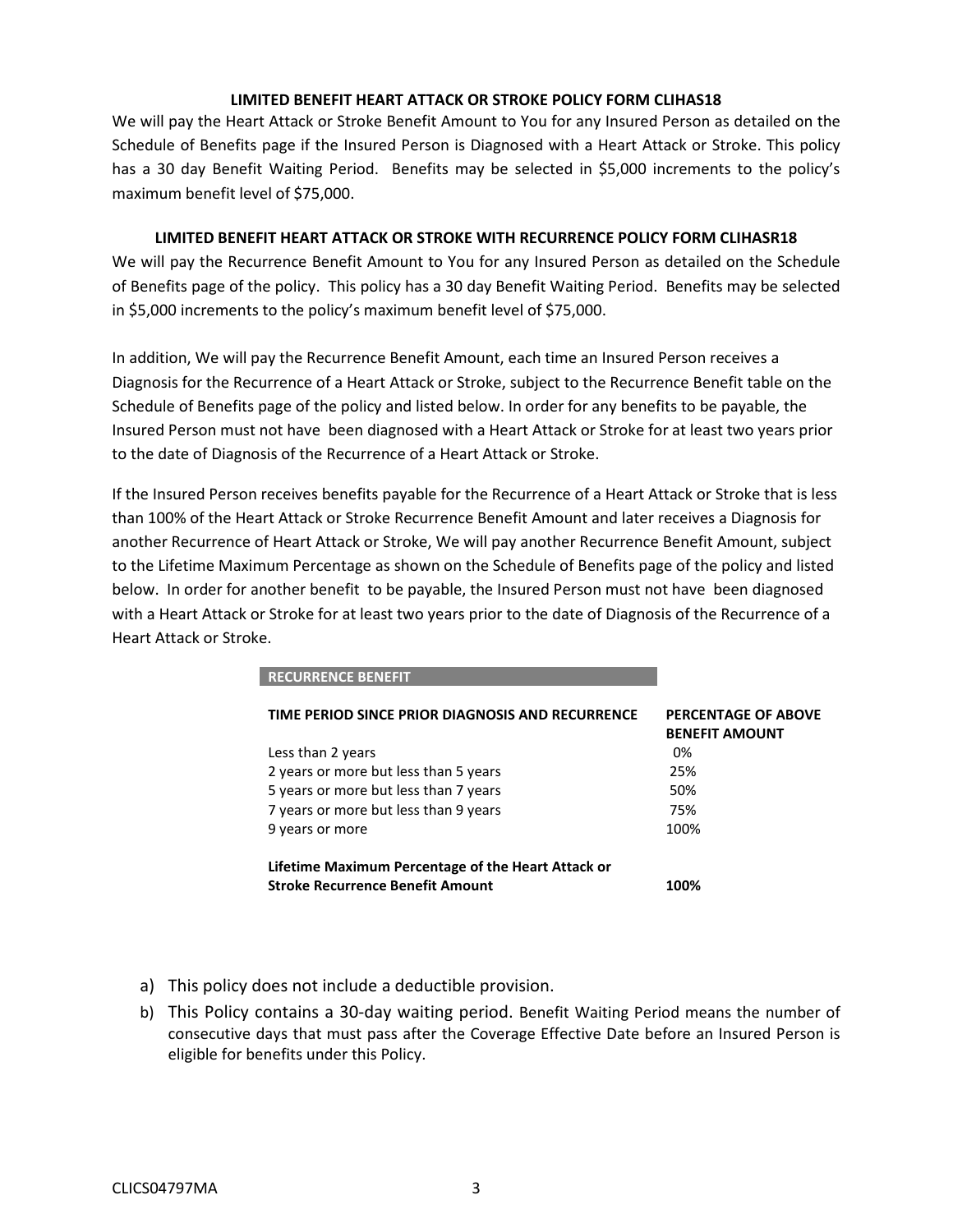## 8. LIMITATIONS AND EXCLUSIONS

- a) This policy does not pay for pre-existing condition.
- b) This policy does not pay benefits to unlicensed providers or for care provided by a family member
- c) We will not pay any benefits for Losses that are caused by or the result of the Insured Person's:
	- 1. Suicide or any attempt at suicide or intentionally self-inflicted injury or sickness or any attempt at intentionally self-inflicted injury or sickness;
	- 2. Use of drugs or intoxicants unless taken under the direction of a Physician;
	- 3. Commission of or attempted commission of a felony or, to which a contributing cause was the insured person being engaged in an illegal occupation;
	- 4. Voluntary participation in any riot or civil insurrection;
	- 5. Being exposed to a declared or undeclared war, or any act of declared or undeclared war;
	- 6. Balloon angioplasty procedure; laser relief or other like procedure; or
	- 7. Practicing for or participating in any semi-professional or professional competitive athletic contest for which compensation or remuneration is received.

 This policy provides benefits only for Heart Attack or Stroke as listed on the Schedule of Benefits page. The following illnesses, conditions, diseases and injuries are excluded:

- 1. Transient Ischemic Attack (TIA);
- 2. Brain damage due to accident or injury, infection, vasculitis, inflammatory disease, or demyelinating process;
- 3. Vascular disease affecting the eye or optic nerve;
- 4. Vertebrobasilar insufficiencies
- 5. Incidental findings on imaging studies
- 6. Ischemic disorders of the vestibular system;
- 7. Disease or injury involving the cardiovascular system other than a Heart Attack;
- 8. A cardiac arrest that is not caused by a Heart Attack; or
- diseases or illnesses may have been complicated, aggravated or be directly or indirectly 9. Any diseases or illnesses other than Heart Attack or Stroke even though other such affected or caused by Heart Attack or Stroke.

 9. RELATIONSHIP OF COST OF CARE AND BENEFITS. Because the costs of care services will likely increase over time, you should consider whether and how the benefits of this plan may be adjusted.

- a) The benefit level will not increase over time;
- b) There are no automatic benefit adjustment provisions;
- c) There is not a guaranteed option to buy additional benefits.

10. NONFORFEITURE BENEFITS. As an accident and sickness policy, the policy does not have a cash value associated with life insurance products.

## 11. PREMIUM INFORMATION

The premium varies with an applicant's choice of benefit options.